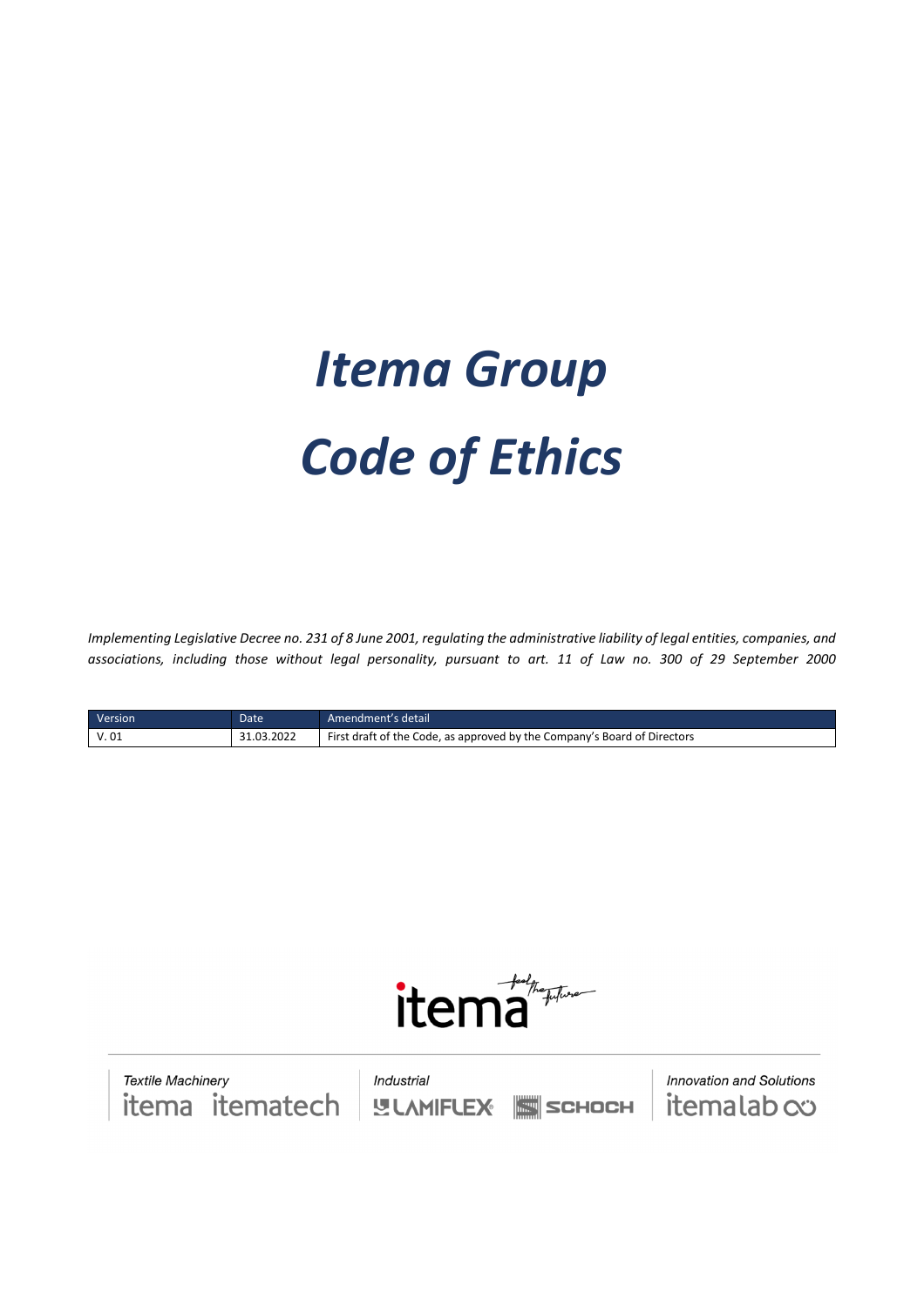

**TABLE OF CONTENTS.** 

| 1.    | INTRODUCTION: THE CONCEPT OF ETHICS AND THE CODE OF ETHICS OF ITEMA4           |
|-------|--------------------------------------------------------------------------------|
| 2.    |                                                                                |
| 3.    |                                                                                |
| 4.    |                                                                                |
| 5.    |                                                                                |
|       | 5.1. PRINCIPLES UNDERLYING RELATIONS WITH INTERNAL AND EXTERNAL PERSONNEL  9   |
|       |                                                                                |
|       |                                                                                |
|       | 5.4. PRINCIPLES UNDERLYING RELATIONS WITH SHAREHOLDERS, BONDHOLDERS AND        |
|       | 5.5. PRINCIPLES UNDERLYING RELATIONS WITH THE COMPANIES OF THE GROUP 14        |
|       | 5.6. PRINCIPLES UNDERLYING RELATIONS WITH THE PUBLIC ADMINISTRATIONS  14       |
|       | 5.7. PRINCIPLES UNDERLYING RELATIONS WITH THE JUDICIAL AUTHORITY15             |
|       | 5.8. PRINCIPLES UNDERLYING RELATIONS WITH TRADE UNIONS AND POLITICAL PARTIES15 |
|       | 5.9. PRINCIPLES UNDERLYING RELATIONS WITH INDEPENDENT AND STATUTORY AUDITORS16 |
| 5.10. |                                                                                |
| 6.    |                                                                                |
|       |                                                                                |
|       |                                                                                |
|       |                                                                                |
| 7.    |                                                                                |
|       |                                                                                |
|       |                                                                                |
|       |                                                                                |
|       |                                                                                |
|       |                                                                                |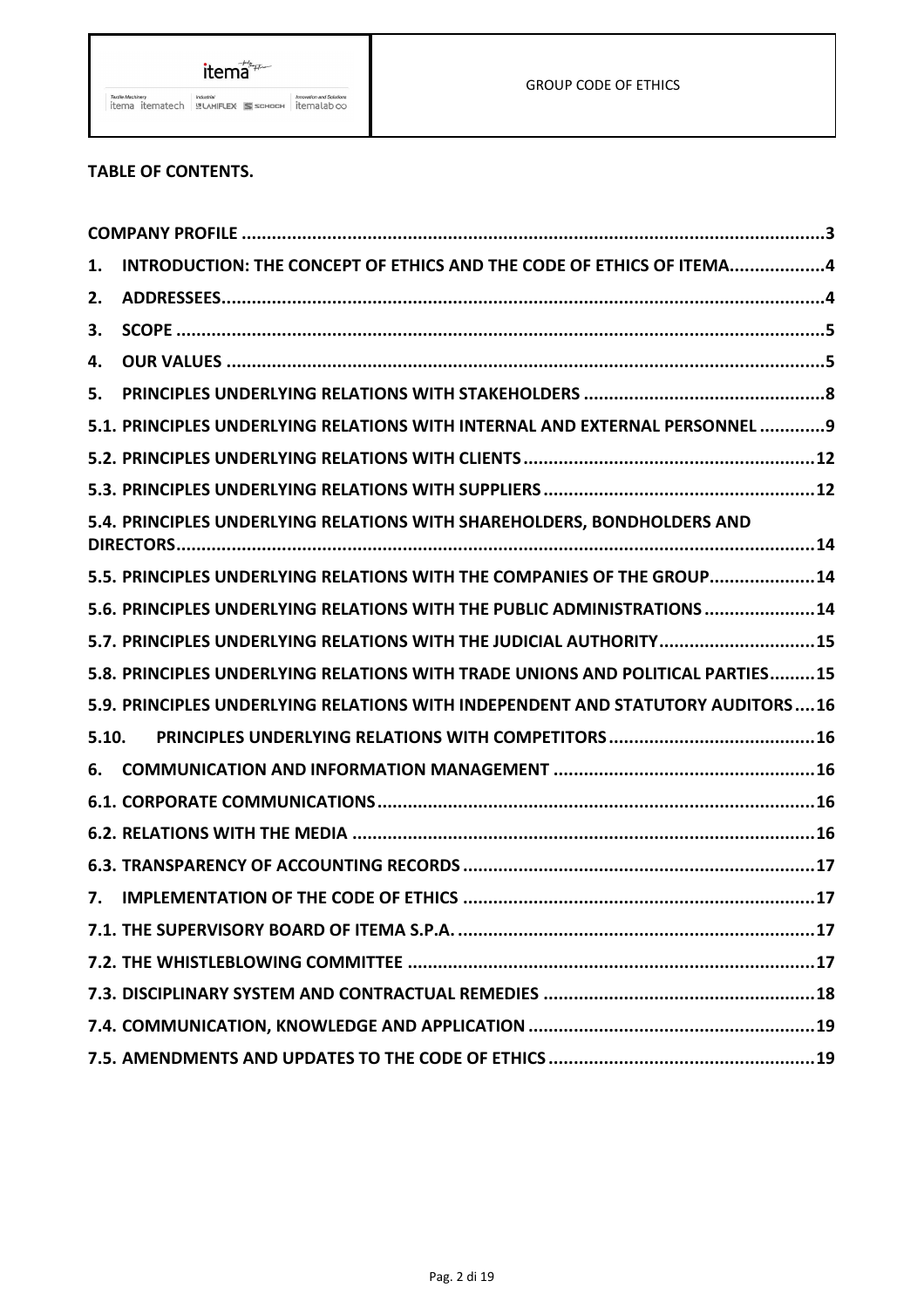#### **COMPANY PROFILE**

**Itema Group** (hereinafter also referred to as "**Group**" or "**Itema**") is one of the world's leading producers and suppliers of weaving machines and complementary products for the weaving industry; it was originated from the merger of top players in the global textile industry, such as Somet, Vamatex and Sulzer Textile.

The current corporate structure has a long tradition behind it: it was born in 1967 with Somet Meccanica Tessile S.p.A., Company founded by Gianni Radici and partially owned by Rossi, Pezzoli and Arizzi families, operating in the mechanical-textile sector, more specifically in the production of weaving machines.

During the 80s and 90s, the Company experienced a period of great development, and, through important partnerships and acquisitions, it progressively expanded, acquiring other companies and branches of companies that had been operating in the same sector for a long time, including one of the world's leading manufacturers of yarn finishing machinery.

The 2000s witness an internal reorganization of the Group and the opening of important subsidiaries in China – in 2002, and in India – in 2003. In 2011, as a strategic decision, Itema is chosen to be the sole brand and new weaving machine models are launched on the market, which determine the Company's success in the years to come.

A new chapter in Itema's history opened in 2017, with the acquisition of a company operating in the production of accessories for the mechanotextile industry, an expansion that continued in the following years with new acquisitions in Italy, Europe and around the world, leading to the Group's current structure.

The current structure, as set in the corporate organizational chart, includes Italian and foreign companies, as fully described in the corporate financial statements.

The present Code of Ethics (hereinafter also the "**Code**"), born from the experience of Itema S.p.A.'s 2013 code, was adopted on 31 March 2022 as a single document for the entire Group, including the holding Company. For this reason, all Companies directly or indirectly subject to the control of Itema S.p.A. are required to accept and respect its contents, as well as to request compliance with it from their internal and external stakeholders.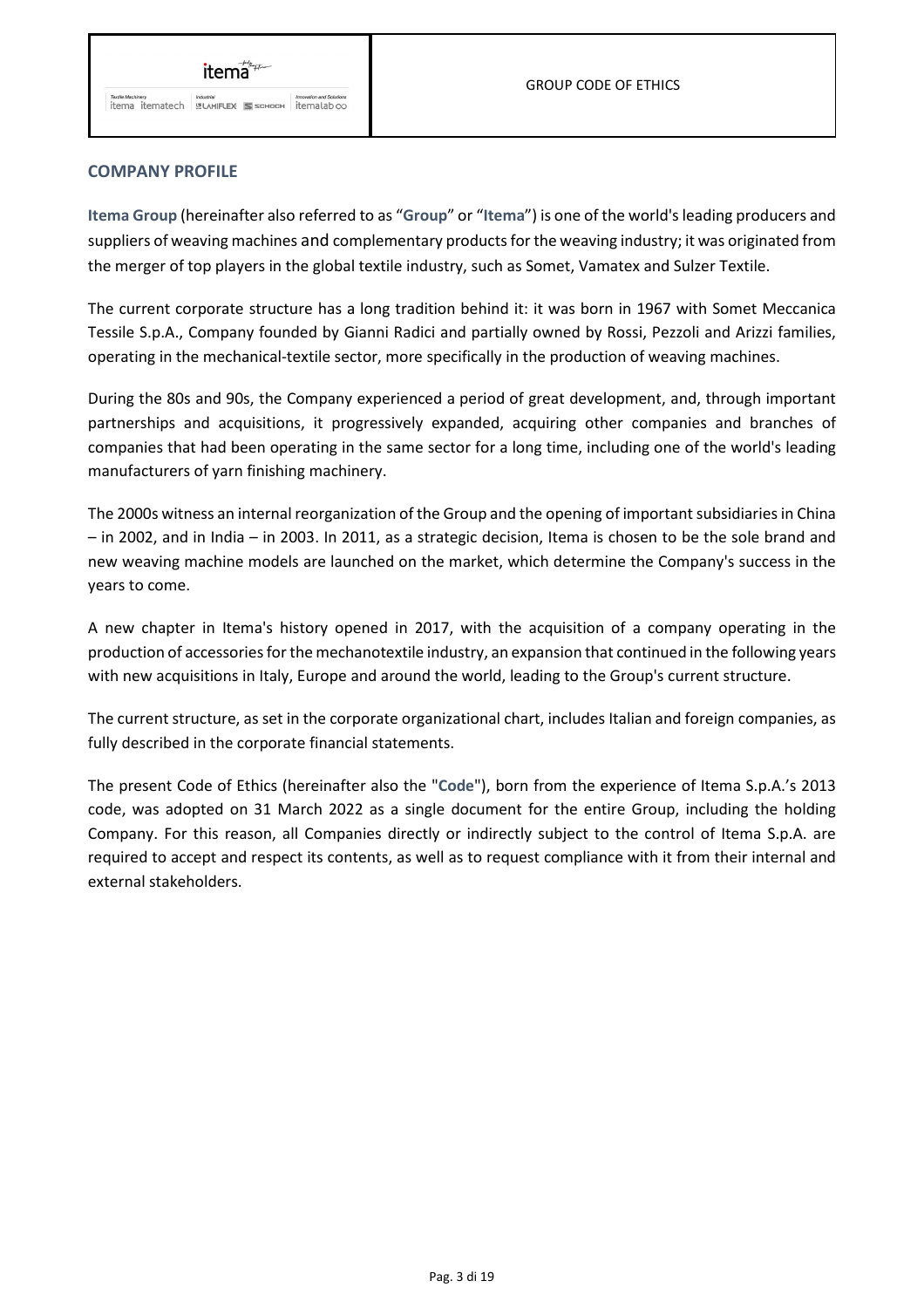Textile Machinery<br>itema itematech **y** LAMIFLEX **SOLUARE LATER** itemalaboo

#### **1. INTRODUCTION: THE CONCEPT OF ETHICS AND THE CODE OF ETHICS OF ITEMA**

Ethics can be defined as the set of moral and behavioural norms of an individual or a group, with reference to specific historical and geographical situations. Transferring this concept to the world of business, it can be considered "ethical" any behaviour in line with the principles and values of a company, which integrates economic objectives with aspects of healthy and fair competition, creating and maintaining a constructive and respectful relationship with stakeholders inside and outside the company, excluding behaviours harmful to the market and opportunistic ones.

The Code of Ethics is a document that aims to define, formalize, and share the set of ethical values that inspire the Group: its observance by the Addressees is an essential element to ensure the proper functioning, reliability, and reputation of the Group itself.

The purpose of drafting and dissemination of the Code of Ethics is to share its values with the entire personnel of the Group and with third parties, interacting with the Companies of the Group, in order to identify standards of conducts are binding for all internal or external subjects operating with the Group, regardless of their role and hierarchical position. Itema undertakes to respect and enforce the Code, which represents a primary instrument of corporate ethics.

The draft of a Code of Ethics also contributes to the implementation of an effective activity of prevention, detection and contrast of violations of laws and regulations applicable to the Group's sector of operation. The evidence of such activity may contribute to the recognition of an exempting condition for the Company, from liability for the commission of crimes. The Code is an integral part of the Organization, Management and Control Model (hereinafter also referred to as the "**Model**" or "**Model 231**"), defined to prevent the crimes provided for in Legislative Decree 231/01 (hereinafter also referred to as the "**Decree**") and related regulations considered relevant in the context of the Group's activities.

#### **2. ADDRESSEES**

The present Code applies to the members of the Board of Directors, the Statutory auditors, the corporate bodies, the shareholders, the employees of the holding Company and of each Company of the Group (as well as interns, "parasubordinated" workers, continuative and coordinated collaborators, etc.), all external collaborators (consultants, third party professionals, agents, intermediaries, commercial partners and, more generally, **all those who have relations with the Companies of the Group**), suppliers, contractors, customers and all other stakeholders (hereinafter referred to as "**Addressees**"). Each Addressee, in addition to being personally obliged to comply with the provisions contained in the Code, is responsible for verifying compliance with the same principles by their collaborators, in consideration of their role within the company structure, in order to protect and preserve the image of Itema Group and of the Companies that constitute it, as well as the integrity of their economic and human assets. If an Addressee believes that the application of the principles set out in this Code of Ethics in a specific concrete situation could lead to unexpected or undesirable results, he/she must report this through the communication channels made available, so that the competent bodies can assess whether it is necessary to apply special treatment that differs from what is usually applicable.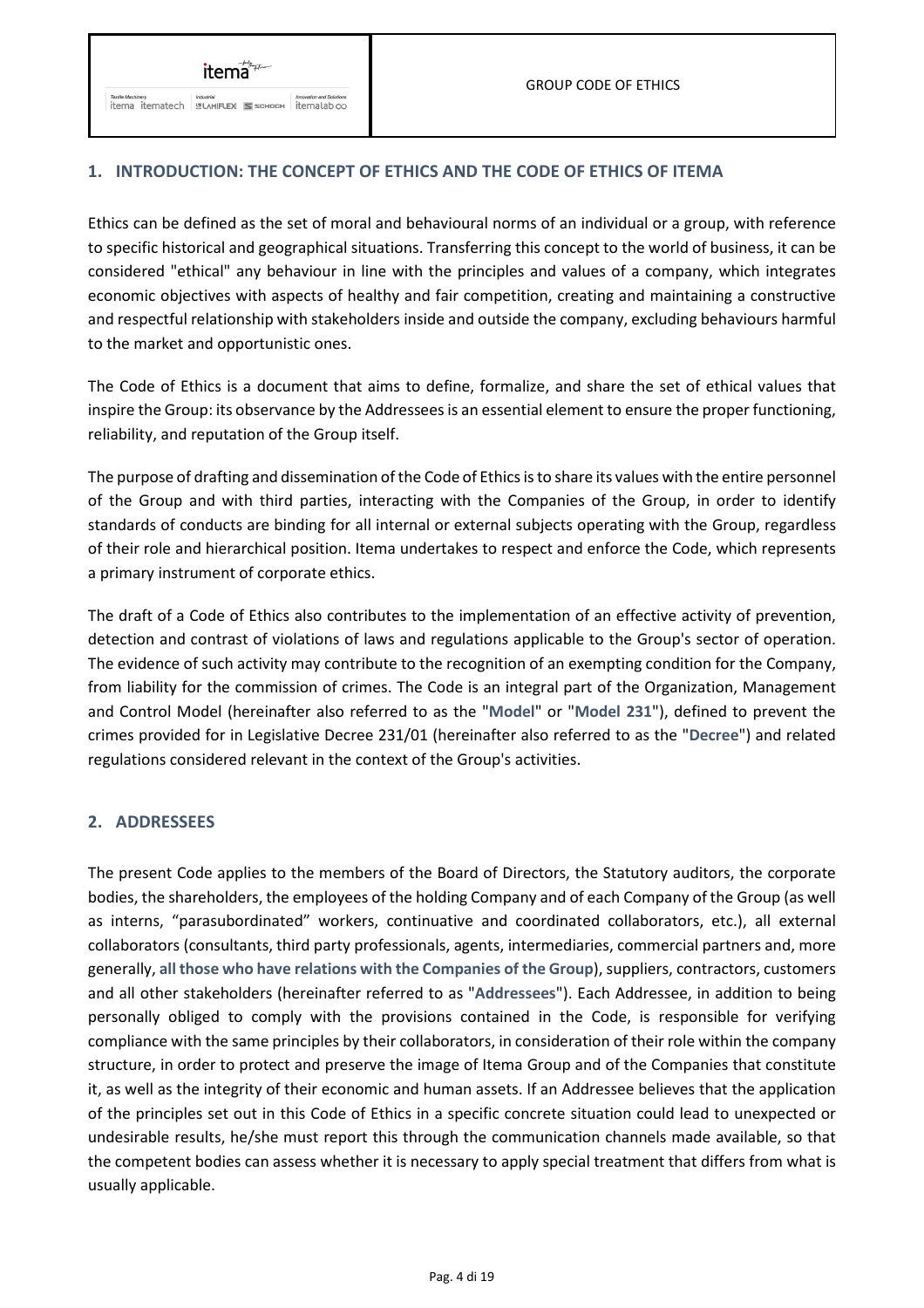

Each Company of the Group undertakes to share the Code of Ethics with the Addressees through the appropriate channels, accompanied where necessary by internal regulations and company circulars.

#### **3. SCOPE**

The principles and contents of the Code of Ethics constitute obligations of diligence, loyalty and impartiality for all the Addressees and, as such, they are essential elements of the proper performance of employment or professional performance, resulting in responsible behaviour towards each Company of the Group. Their violation compromises the relationship of trust between Itema and the transgressor and constitutes a breach of contract: as such, it may lead to the appropriate consequences – better described in the relevant section of the present Code.

The Code is valid from the day of its approval, both in Italy and abroad, in compliance with the adaptations that may be necessary or appropriate in the countries in which the Companies of the Group will operate. In the event that even one of the provisions set forth in the Code should conflict with provisions set forth in internal regulations or procedures, the former shall prevail over the latter.

#### **4. OUR VALUES**

In order to establish and maintain a relationship of trust between the Companies of the Group and their respective stakeholders, both internal (management, employees, collaborators) and external (customers and suppliers – current and prospects – lenders and creditors, public institutions and the community), ethics is of primary importance as a means and value to guide the behaviour of corporate bodies, management, internal and external personnel, over and above the rules and corporate procedures.

The respect for the values promoted by Itema must be at the base of each and every relationship and action undertaken by the Group's Companies and its stakeholders.

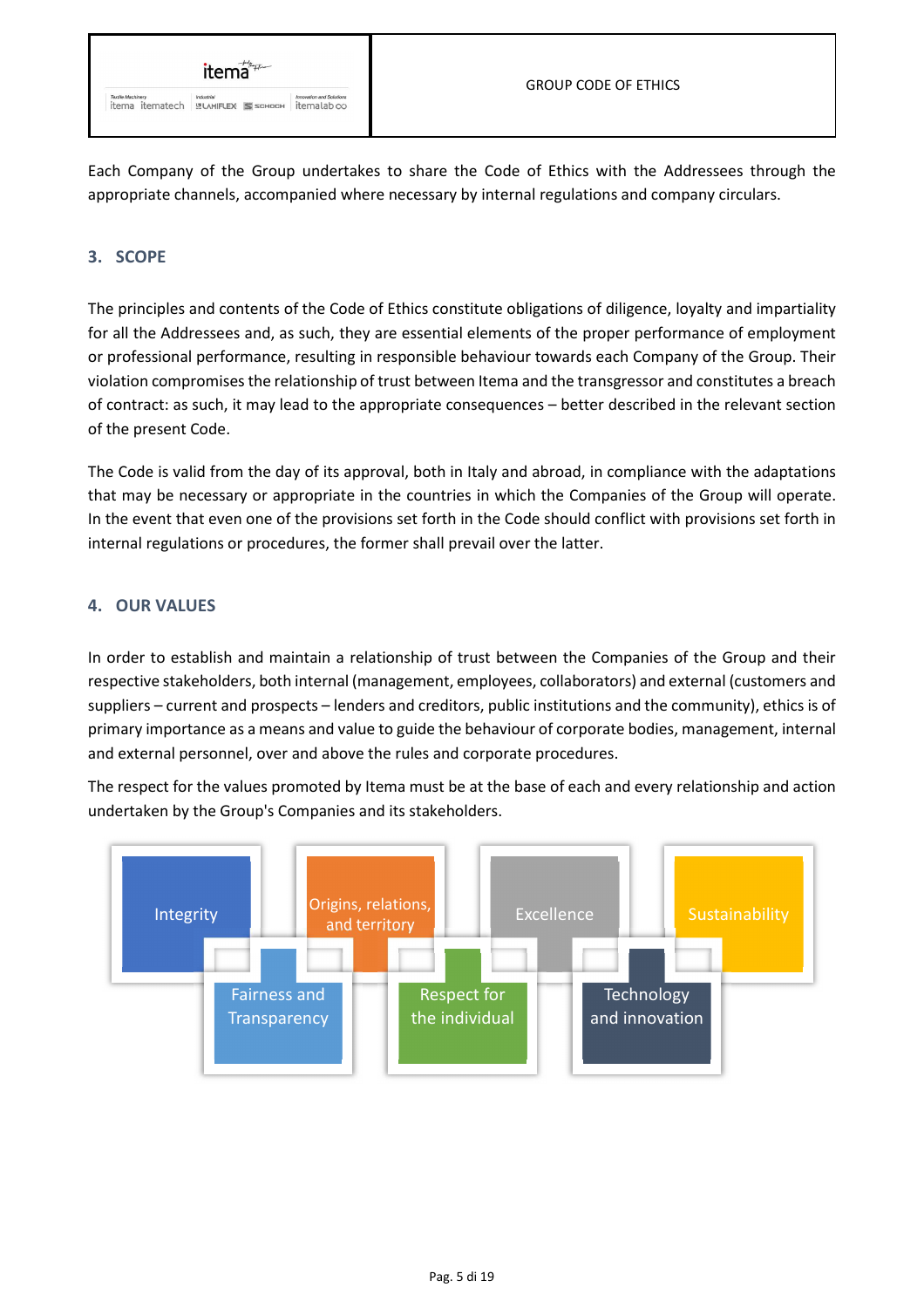#### **INTEGRITY**

#### *Fairness, integrity and respect for regulations are at the heart of the relationship between Itema and its stakeholders.*

Itema considers as essential the **compliance with the Italian, foreign and supranational regulations** applicable to it and to the Companies of the Group: it is therefore committed to ensuring that such compliance is assured by its employees and collaborators and requests the same guarantees from its external stakeholders. Moreover, the Company believes that the pursuit of its own interest can in no case justify a conduct contrary to the principles of **fairness and integrity**, also requiring all its employees and collaborators to act in accordance with the principles of **good faith and loyalty**, basing their conduct on respect, **cooperation and collaboration** with all the stakeholders.

#### **FAIRNESS AND TRANSPARENCY**

*Build business relationships based on trust and maximise the economic performances through an open and respectful dialogue* 

**Fairness and transparency** distinguish the actions of Itema and of all the Companies of the Group: we believe it is essential to ensure a **transparent dialogue** with all the stakeholders of the Companies, avoiding the provision of misleading information and not behaving in such a way as to take unfair advantage of others' positions of weakness or lack of knowledge, in order to build and maintain a relationship of trust with all stakeholders.

In respect of free initiative and private property, having affirmed the social function of the free market, Itema Group believes that the maximisation of the economic and financial results of the companies must pass through **correct commercial relationships** with customers and suppliers and adequate recognition of the contribution of its collaborators.

### O

E

#### **ORIGINS, RELATIONS AND TERRITORY**

*Using its origins and territory to create successful synergies*

Itema is today a global leader in its sector but remains faithful and firmly anchored to its roots. For this reason, the **enhancement of its territory of origin**, the ValSeriana, and **the relationships and ties** that can be maintained and strengthened thanks to the power of the traditions are always at the heart of its expansion and evolutionary projects. The Group also continuously looks for local and foreign entities, to create connections and partnerships, aimed at strengthening their respective positions on the market and achieving synergic objectives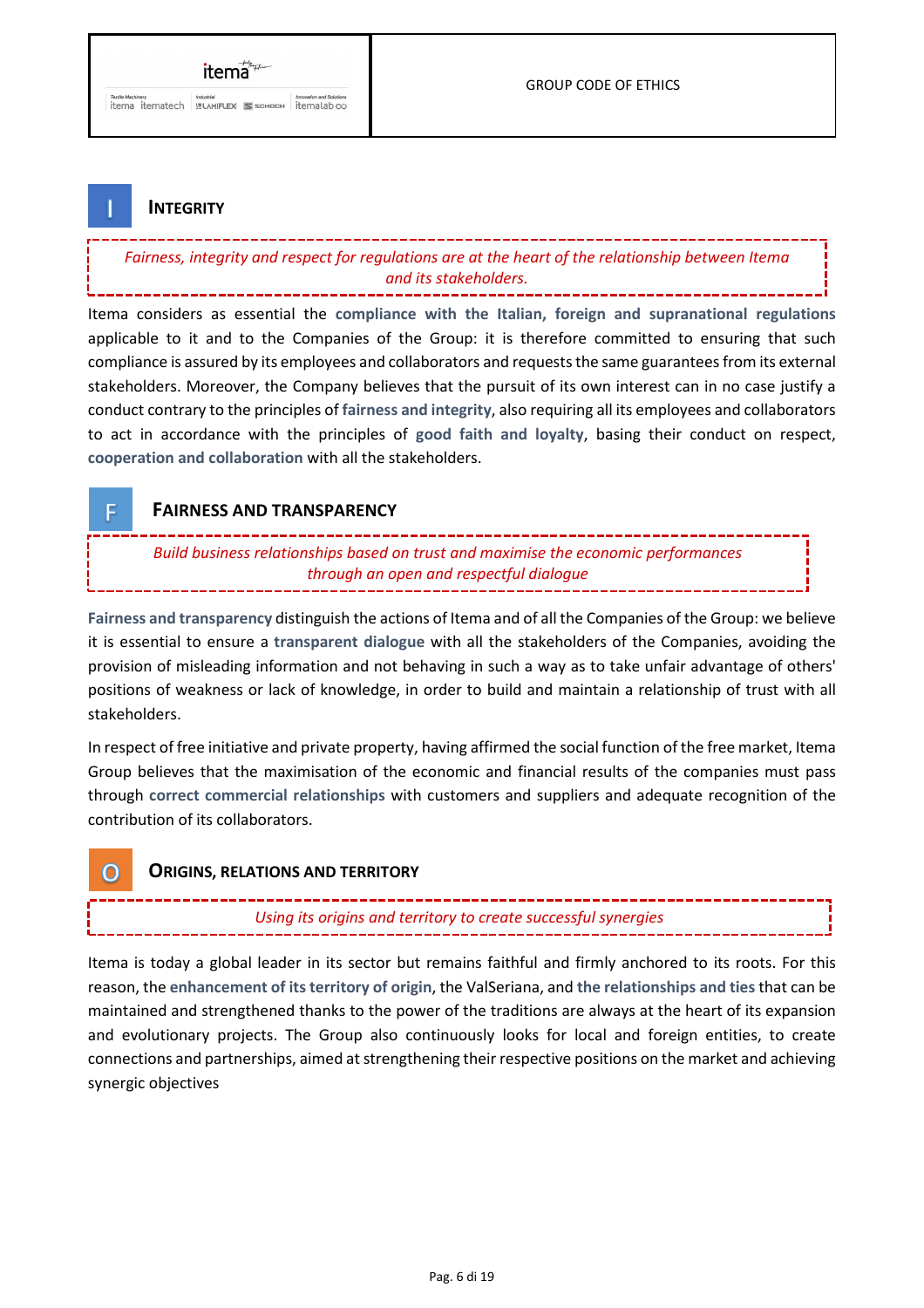

#### $\overline{\mathbf{R}}$ **RESPECT FOR THE INDIVIDUAL**

*Respect for diversity, for individual freedoms and inclusion as key elements in achieving success*

Itema Group recognizes the protection of the individual, and in particular of its human resources, as a primary value: for this reason, it condemns any behaviour that may cause or contribute to causing a violation of individual safety or constitute discrimination based on social, cultural, ethnic, religious, psychological, gender, sexual orientation or other reasons. On the contrary, Itema believes that the diversities that characterise the Team are its strong point and that an inclusive and serene working context is the key to achieving ever better results.

#### **EXCELLENCE**

E

#### *Customer satisfaction as a winning element in the competition challenge* ----------------------------------

Itema Group can boast a long tradition as a worldwide manufacturer of weaving machines: in addition to the excellence in terms of **performance** and **quality of products and services offered**, refined over the years, it has always considered essential to guarantee an **accurate customer service**, enabling stable and satisfactory relations to be maintained for all parties involved.

#### **TECHNOLOGY AND INNOVATION**

*Technology and digitalisation to foresee emerging needs by optimising processes and proposing innovative solutions* 

The desire to offer constantly improved and cutting-edge products and services, anticipating and responding to new market needs, has led Itema Group to invest in **innovation** – understood as the continuous improvement of the products offered, by devising solutions that meet emerging needs and as the search for new tools to optimise production processes.

In today's world where **technology** pervades every aspect of daily life, innovation of products and business processes cannot disregard a component of **digitalisation**: for this reason, Itema and the other Companies of the Group consider it essential to nurture the search for IT tools that allow them to achieve their objectives by optimising resources and timing.

#### **SUSTAINABILITY**

S

#### *Focus on the future through the search for new ideas and attention to environmental impact and sustainability.*

The tension towards the reduction of CO2 emissions, energy efficiency, the reduction of its own environmental impact and the search for new green resources, the approach to the concept of circular economy and sustainable mobility, waste reduction and material recycling are just some of the essential components of the Itema Group's commitment in pursuing its own sustainability value. The objective of environmental protection is accompanied by a broader vision, which includes the enhancement of human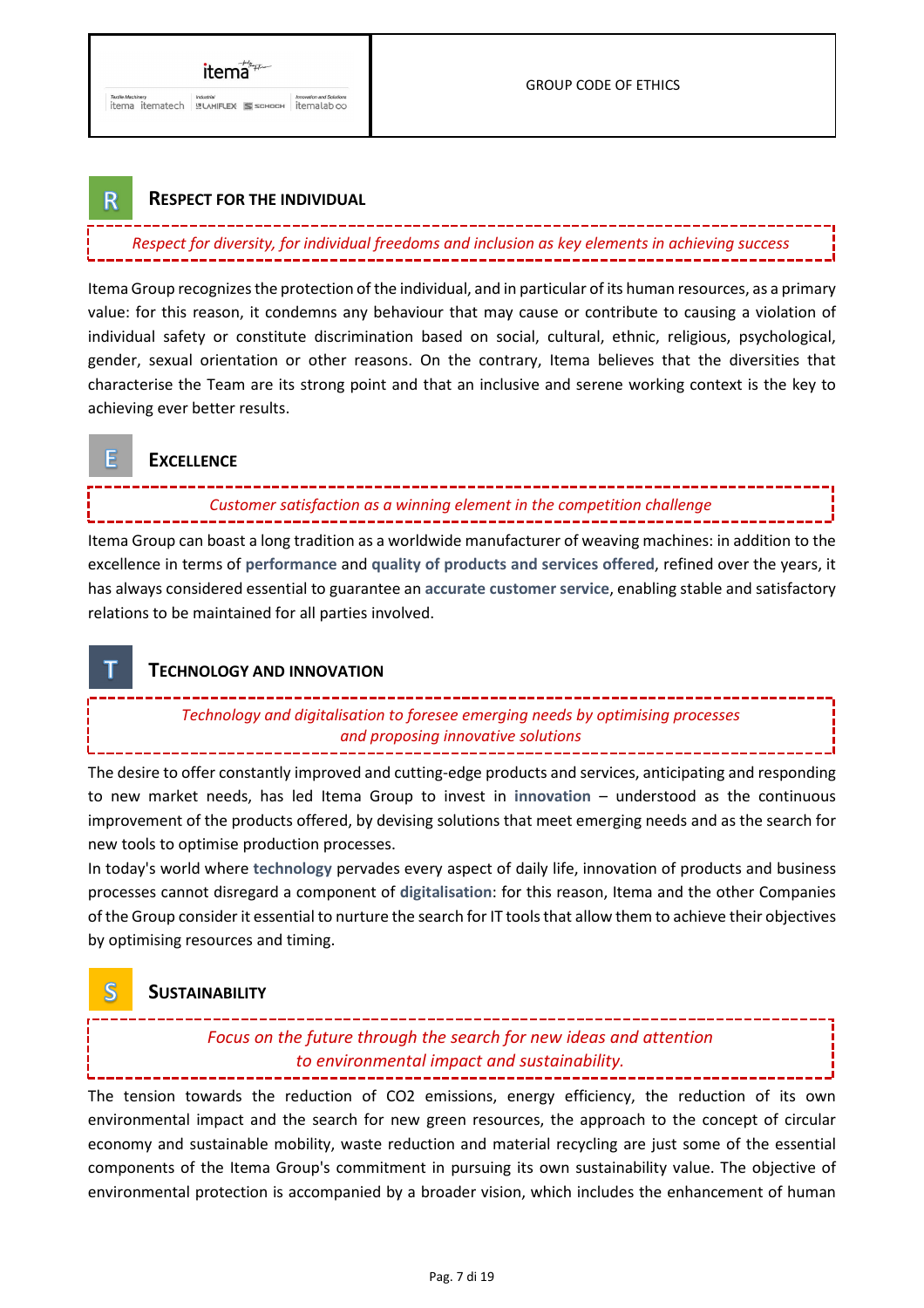

resources in terms of training, know-how and the creation of bonds, digitalisation as a means of identifying processes that reduce waste of resources and time, and centralisation of the customer and its needs.

#### **5. PRINCIPLES UNDERLYING RELATIONS WITH STAKEHOLDERS**

The conduct of all subjects that maintain relationships with Itema, whether internal or external to the Company structure, must be based on the respect of the fundamental values and principles of the present Code of Ethics. The Companies of the Group, and with them all employees and collaborators in the performance of their duties, undertake not to establish relationships with employees, collaborators, suppliers, customers or third parties in general if there is a reasonable suspicion that such relationships may expose the Company to the risk of committing one of the offences covered by Legislative Decree 231/2001.

The primary objective of Itema is in fact to establish relationships with all stakeholders in compliance with the law and with its own system of values, ensuring the fulfilment of the obligations towards them, respecting their interests and pursuing its own objectives.

In the pursuit of this aim, the Group's Companies are committed to ensuring compliance with the following fundamental principles, with regards to all persons inside and outside the Company structure.



#### **Compliance with provisions on security, protection of confidential information and protection of personal data**

Itema Group is constantly committed to protect confidential information, strategic information and personal data from threats and attacks of any nature, and implements the most appropriate security measures to guarantee their confidentiality and integrity. Itema also undertakes to guarantee the correct use of the confidential information at its disposal and the compliant processing of personal data in the context of the performance of its business activities, whether they belong to internal subjects – such as employees and collaborators – or external subjects – such as suppliers, customers, third parties. The Companies of the Group require their stakeholders to guarantee the same level of diligence in the management of confidential and strategic information and personal data relating to the Group itself, to one or more of the Group Companies or to subjects functionally linked to them, such compliance being an essential component of the compliance to the present Code.



#### **Ensuring discretion in relation to industrial and intellectual property contents and respect for confidentiality**

Itema acknowledges the importance of intellectual property as a fundamental resource, both internal and for its customers and suppliers. For this reason, the Group takes appropriate measures to ensure its protection, binding to the duty of confidentiality its employees and collaborators, its customers and suppliers, as well as any third party that may become aware of information concerning the Company's technical, technological and commercial knowledge, even after the termination of the contractual relationship with them or regardless of its conclusion. Exceptions include cases where the disclosure of specific information is required by law or expressly provided for in contractual agreements, whereby the parties involved have undertaken to use the information for the agreed purposes.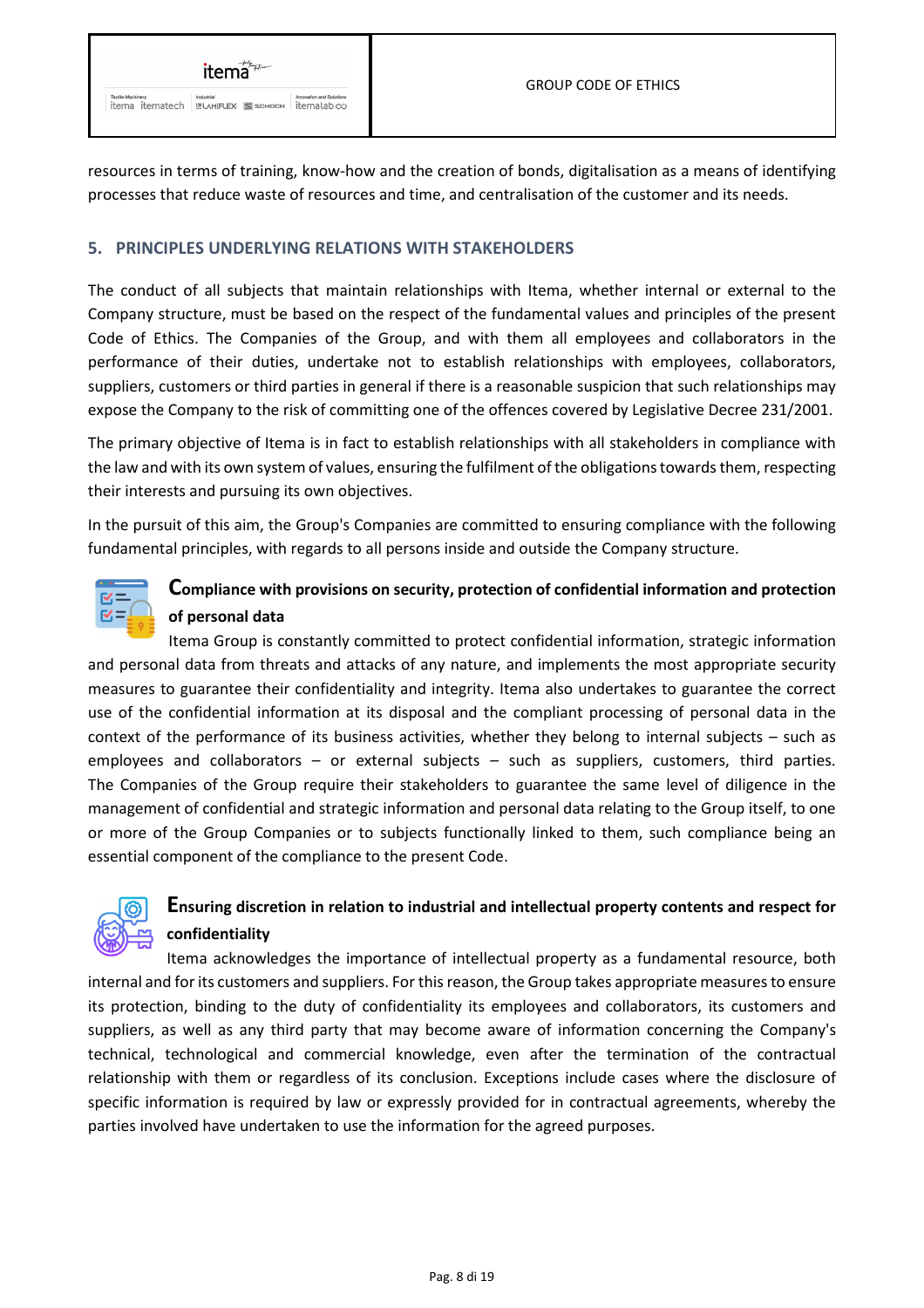Textile Machinery<br>itema itematech **y** LAMIFLEX **SOLUARE LATER** itemalaboo



#### **Prevention, timely reporting and proper management of potential conflicts of interest**

 Itema undertakes, in the exercise of its activity, to prevent the Addressees of the Code (or their spouses or non-marital cohabitants or their relatives or relatives-in-law up to the second degree) from being in a situation where their interest is divergent from that of the Group itself or of one or more Companies of the Group; however, it is possible that such a conflict may arise. Should this occur, the Addressees shall refrain from the possibility of taking advantages for themselves or others and shall immediately inform the Group Internal Audit & Compliance, the Chairman, a Managing Director or the Board of Directors, who in turn shall inform the Supervisory Board, in order to identify an operational solution to safeguard the correct performance of the activities.

#### **Prohibition of offering or receiving presents and/or benefits of any kind**

In order to avoid the occurrence of active or passive corruptive practices, Itema Group prohibits the direct or indirect offer to third parties and the receipt of gifts and/or benefits of any kind (such as money, goods, services, favours or other benefits), aimed at promoting or favouring an advantage of the Group or of one or more of its Companies. This principle is valid and applicable towards all Addressees, with the sole exception of acts of commercial courtesy such as gifts or other forms of hospitality, which are permitted, provided that they have been duly authorised in advance by the competent office, that they do not compromise the integrity or reputation of any of the parties involved and that are within the limits of modest value.



#### **Antitrust and respect for competition**

Ensuring respect for fair, free and loyal competition is a decisive factor in ensuring the constant improvement of the market and society in general. The Group therefore requires all its stakeholders to operate in accordance with this value, acting in compliance with current antitrust laws and refraining from any improper behaviour that could negatively affect the competition regime.

#### **5.1. PRINCIPLES UNDERLYING RELATIONS WITH INTERNAL AND EXTERNAL PERSONNEL**

#### **WHAT ITEMA ENSURES**

- $\checkmark$  Equal opportunities, non-discrimination and respect for diversity, during the recruitment phase and throughout the entire duration of the employment relationship
- Fairness in the formalisation of employment relationships and in the determination of remuneration
- $\sqrt{T}$ Training activities for the continuous improvement of personal skills
- $\checkmark$  Healthy and safe working environment

#### **WHAT ITEMA REQUIRES**

- $\sqrt{T}$ ransparency during the recruiting phase
- Fairness, loyalty and honesty in carrying out one's duties
- Respect for colleagues and collaborators
- Compliance with prevention and safety measures at work
- Observance of internal policies
- Collaboration
- $\sqrt{P}$ Prohibition of competition and adverse publicity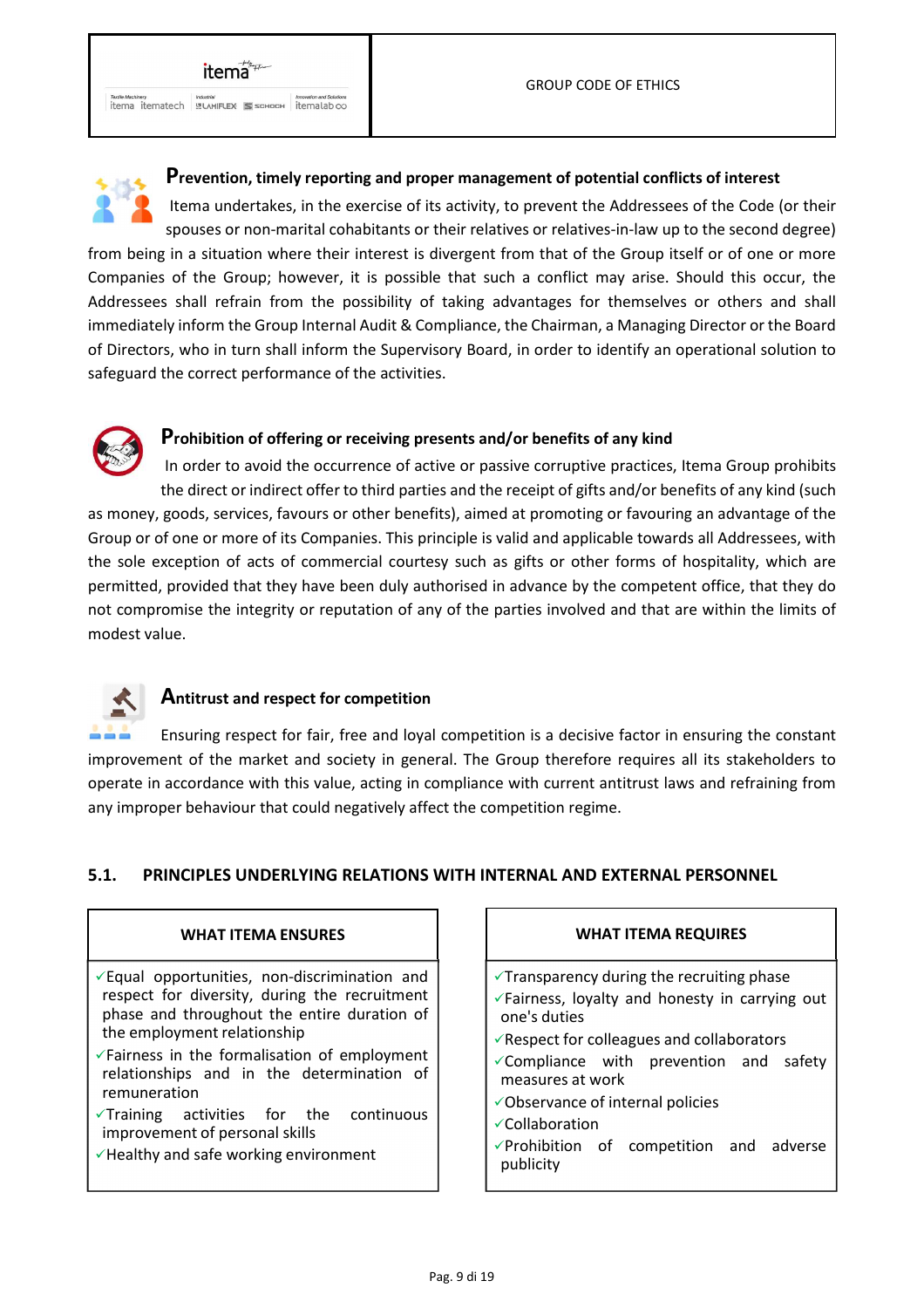Textile Machinery<br>itema itematech **substrial** ELAMIFLEX **Examples in the manufacturer** 



#### **Non-discrimination and respect for diversity**

The Itema Group recognizes the value of its human resources and the importance of their role in achieving the Company's objectives. In order to ensure the best working conditions, the Group is committed to ensure that its employees and collaborators can enjoy a healthy professional environment, fighting and condemning any kind of discrimination, physical or psychological violence, harassment and in general any conduct detrimental to the dignity of the person. For this reason, all personnel, regardless of the nature of their contractual relationship with Itema or other Group Company, are required to maintain an appropriate behaviour, compatible with the constant pursuit of this objective.

Group Companies are active promoters of equal opportunities in employment and remuneration: tangible evidence of the application of this principle lies in the fact that all the Group's decisions, policies and working procedures comply with the principles expressed not only by legislation, but also by national and international best practices on non-discrimination – and in particular by the ILO (International Labour Standards on Equality of opportunity and treatment), expressed in the Equal Remuneration Convention (Equal Remuneration Convention, No. 100/1951, ILO) and the Discrimination in Employment and Occupation Convention (No. 111/1958, ILO).

Similarly, Itema considers diversity and variety – whether for social, cultural, political, trade union, ethnic, physical, professional or other reasons – to be an essential pillar in the pursuit of its objectives. For this reason, the Group guarantees that the recruiting process is carried out by evaluating exclusively the educational background of the candidates, their previous experiences and the elements characterizing their professionalism, without any discrimination based on personal aspects and guaranteeing a complete transparency in the management of the whole selection process. Itema requires candidates to adopt a correct behaviour as well, transmitting all the information useful for the evaluation of their profile in order to make the recruiting process effective and efficient.



#### **Formalisation of the employment relationship and remuneration**

**HA** Itema and each Company of the Group formalize the relationships with their employees and collaborators through regular contracts, refusing any illegal work practice or circumvention of the provisions in force, including the employment of personnel not in compliance with the provisions of the immigration law and the exploitation of child labour. The Company guarantees its personnel a fair salary/remuneration, working hours in line with standards and a career progression based on meritocracy, which rewards people's excellence through incentive plans based on objectives.

The Group, in return, requires all its employees and collaborators to comply with the principles of fairness and loyalty in the performance of their duties, in order to pursue and maintain the standard of excellence in the management of relations with customers and all third parties, taking into account the fact that in no case the interest or advantage of the Group or one of its Companies may induce and/or justify dishonest behaviour. Collaborators are also required to comply with the obligation of non-competition, which is closely linked to the principle of prevention and management of conflicts of interest.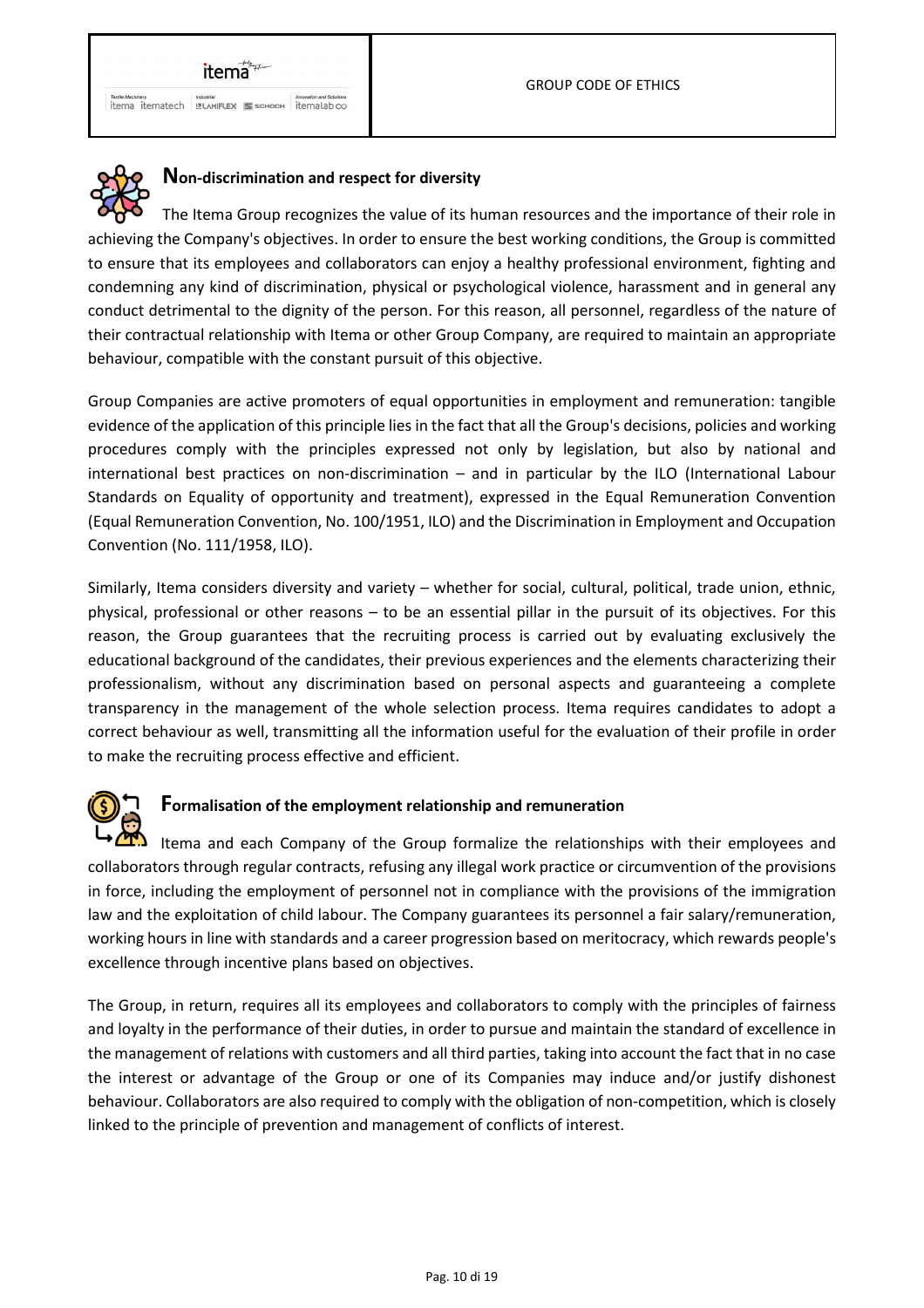Textile Machinery<br>itema itematech **substrial** ELAMIFLEX **Examples in the manufacturer** 



#### **Training and engagement**

During the employment relationship, the Group is committed to a constant enhancement and improvement of the professional skills of its employees and collaborators, taking care of training, updating and development activities and team-building initiatives, through events aimed at creating and consolidating the spirit of corporate belonging and mutual respect. In 2014, the Itema Group created the Itema Academy, a training path that provides young graduates, interested in pursuing a career in international and dynamic companies, with the best tools to fully develop their potential.



#### **Health and Safety at work**

Itema attributes fundamental importance to issues related to health and safety in the workplace, pursuant to Legislative Decree 81/08, on which the Company provides mandatory information and awareness-raising activities addressed to employees and external personnel – both at the time of the conclusion of the contract throughout the of the course of the professional relationship.

The Company operates with a view to the continuous improvement of the working conditions of its employees, in order to prevent and contain professional risks, guaranteeing fair working conditions in safe, clean and healthy environments, in compliance with the best practices of prevention and protection in terms of environmental safety and health and physical integrity of workers. This objective is pursued by avoiding, where possible, the risk, through the adoption of initiatives and/or intervention aimed at preventing the occurrence of accidents; if this is unavoidable, the Group shall do its utmost to avoid and prevent it at source, through behaviours aimed at preventing, eliminating or mitigating it, giving priority to collective protection measures over individual ones, constantly updating and maintaining all the relevant devices and giving adequate instructions to staff.

All personnel is required to comply with the prevention and safety measures adopted.

## 000

#### **Further provisions**

Each company of Itema Group has adopted internal operating procedures, policies and regulations aimed at identifying correct working methods, allowed and forbidden behaviours and best practices to be applied in the context of the performance of one's duties: all the personnel is required to comply with the provisions outlined therein.

The Companies endeavour to instil in their employees the importance of the Group's image and the quality of the services offered. It is essential that the Group's image is also preserved in the context of the expression of personal opinions in digital platforms and social networks and/or through any other channel, in order to avoid negative publicity.

All personnel is committed to the principle of collaboration, in particular with internal control functions, to ensure the optimal efficiency of Company operations, facilitate its constant monitoring and make it possible to intervene promptly in the event of critical situations.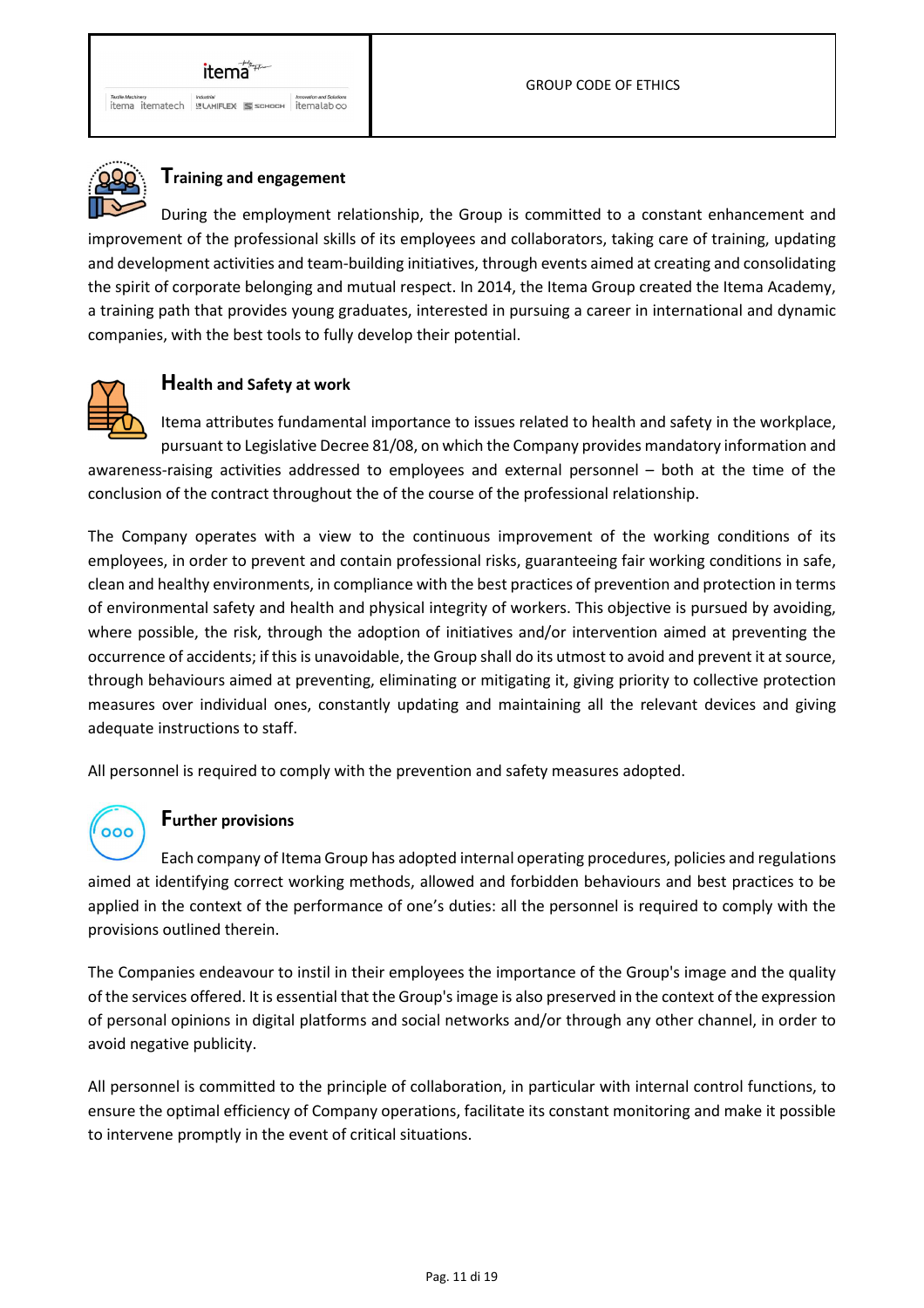

#### **5.2. PRINCIPLES UNDERLYING RELATIONS WITH CLIENTS**

#### **WHAT ITEMA ENSURES**

- $\checkmark$  High quality of products and services
- Excellence of dedicated resources
- $\checkmark$  Fairness, transparency and honesty in the performance of contractual activities
- Experience, continuous innovation and improvement

#### **WHAT ITEMA REQUIRES**

- $\checkmark$  Respect for the values of Itema Group
- $\checkmark$ Fairness, transparency and honesty in the preliminary stage, throughout the duration of the contract and after termination of the contractual relationship
- $\sqrt{R}$  Respect for health and safety at work regulations
- Prevention or reporting and management of conflicts of interest
- Fairness, loyalty, honesty and transparency



In managing its relationship with clients, the Group is committed to offering high quality services based on fairness and respect for competition, aiming to achieve full satisfaction of set objectives and of its clients. This is made possible, first and foremost, by the excellence of Itema's internal

and external resources, as well as by many years of experience and constant improvement in the services provided – also thanks to continuous innovation activities.

Each company of the Group shall apply the utmost transparency in the drafting of commercial offers to clients, so that the latters have at their disposal accurate and exhaustive information about the services offered and can make informed choices. Itema prohibits its employees and collaborators from carrying out corrupt conducts towards potential customers, aimed at promoting or favouring the interests of the Group or of one of its Companies. Such actions alter the natural operation of the competitive market: Itema Group believes instead that the client must choose to avail itself of Itema's services exclusively for reasons related to commercial and reputational factors.

Furthermore, in order to protect itself from possible prejudice and to maintain its reputation, Itema Group only works with customers who guarantee the same credibility as the Group Companies.

#### **5.3. PRINCIPLES UNDERLYING RELATIONS WITH SUPPLIERS**

| <b>WHAT ITEMA ENSURES</b>                                                                                                               |
|-----------------------------------------------------------------------------------------------------------------------------------------|
| √Application of objective and transparent<br>evaluation criteria at the selection stage                                                 |
| $\sqrt{\ }$ Transparency, fairness and good faith in the<br>drafting of the contractual terms and in the<br>performance of the services |

 $\sqrt{\frac{F}{C}}$  Respect for current legislation, including tax legislation

#### **WHAT ITEMA REQUIRES**

- $\checkmark$  Respect for the values of Itema Group
- $\checkmark$ Fairness, transparency and honesty in the preliminary stage, throughout the duration of the contract and after termination of the contractual relationship
- $\sqrt{R}$  Respect for health and safety at work regulations
- $\sqrt{P}$  Prevention or reporting and management of conflicts of interest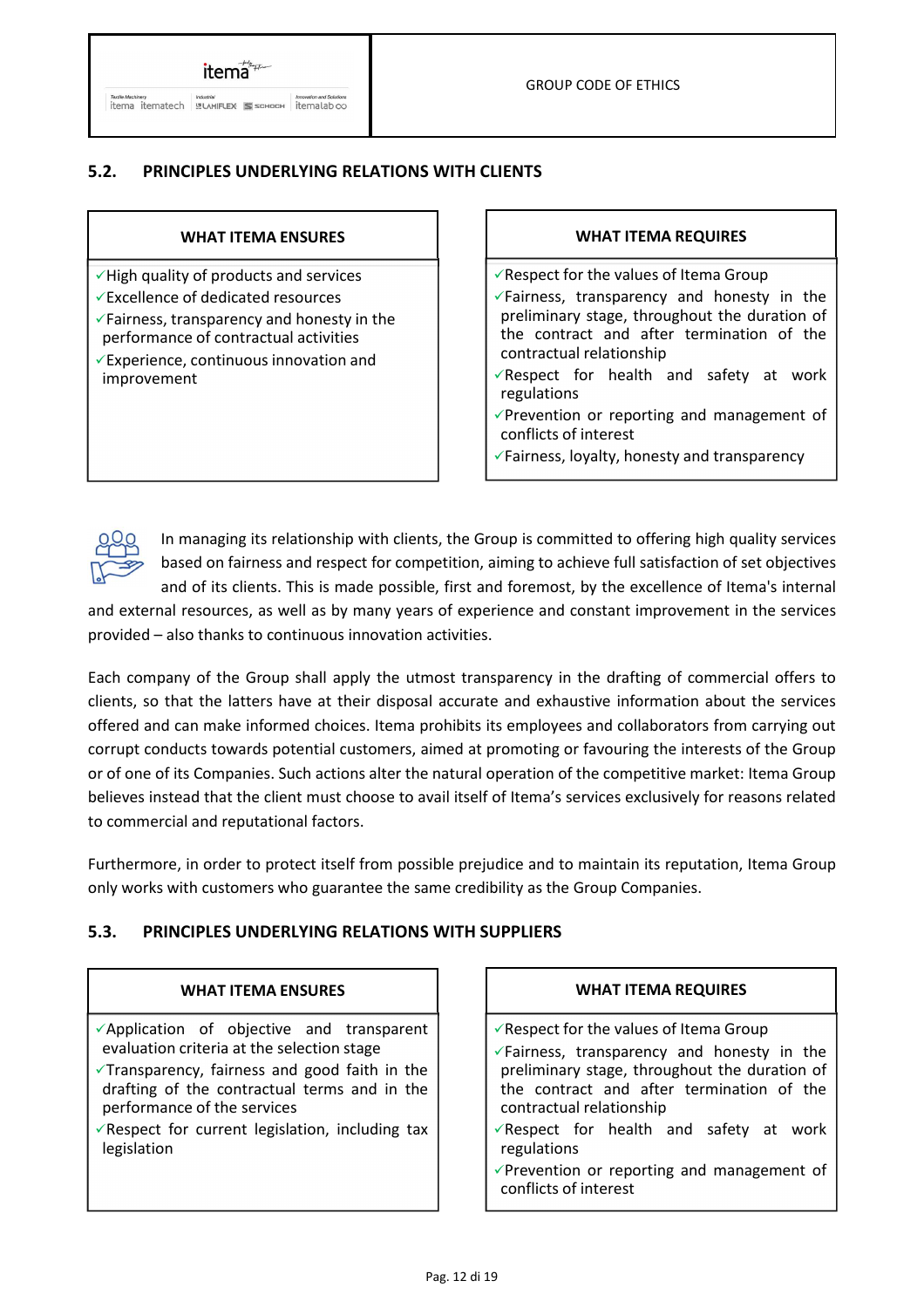Textile Machinery<br>itema itematech **y** LAMIFLEX **SOLUARE LATER** itemalaboo



#### **Selection of suppliers**

Itema believes it is essential to choose suppliers who can guarantee at the same time the respect of the values of the present Code and quality services, because of their essential role in the management of internal processes and, indirectly, in the maintenance of standards of excellence towards the clients of the Companies of the Group.

In order to ensure the best suppliers, Itema carries out the selection process according to principles of fairness, cost-effectiveness and quality, on the basis of objective evaluations aimed at protecting the commercial and industrial interests of the Companies of the Group and at creating more value for them, taking into consideration parameters such as the analysis of the products, of the offer, of the economic convenience, of the technical and professional suitability and of the competence and reliability of the prospect supplier. Under no circumstances shall any of the Companies enter into commercial agreements with suppliers as a result of a promise or offer of payment or goods for the benefit of the Companies themselves. The acceptance to the contents of the Code of Ethics by the selected suppliers – as well as the compliance with the regulations in force, with particular regard to Legislative Decree 231/2001 and to the regulations on health and safety in the workplace, considered of fundamental importance by the Group – is a necessary condition for the establishment and continuation of any commercial relationship. Itema reserves the right to carry out appropriate checks, both preliminary and during the contractual relationship, to monitor compliance with the stated requirements.



#### **Management of relations with suppliers**

The Companies of the Group shall adopt objective criteria, formalised in specific procedures, for the placement of orders and for the management of relations with suppliers, in such a way as to guarantee compliance with the principles of transparency, correctness and good faith in the performance of their contractual services – explained in such a way as to prevent, as far as possible, any doubt as to their content and to foresee any circumstances that might significantly affect the relationship established. The remuneration must be based exclusively on the service specified in the contract; payments may not be made to a party other than the supplier, nor in a country other than that of the parties.

By entering into the contract, the supplier undertakes to adhere to the principles set forth in the present Code of Ethics and to comply with its provisions in the performance of its services, with particular reference to, but not limited to, compliance with the laws and best practices on the protection of industrial and intellectual property, consumer protection, free competition and market, labour issues and fight against corruption, money laundering and organised crime – in particular to the extent referred to in the relevant sections of the present Code. Suppliers are also required to inform Itema of any situation that may constitute a conflict of interest in the management of an assignment. Any violation of the contents of the Code will constitute a breach of contract and may lead to all appropriate consequences, including compensation for any damages suffered by the Group or one or more of its Companies.

At the end of the relationship and, in any case, before proceeding to the payment of the relative invoice, Itema and each Company of the Group shall proceed with the verification of the quality, congruity and timeliness of the service received, as well as the fulfilment of all the obligations assumed by the supplier, also complying with the provisions of the tax regulations.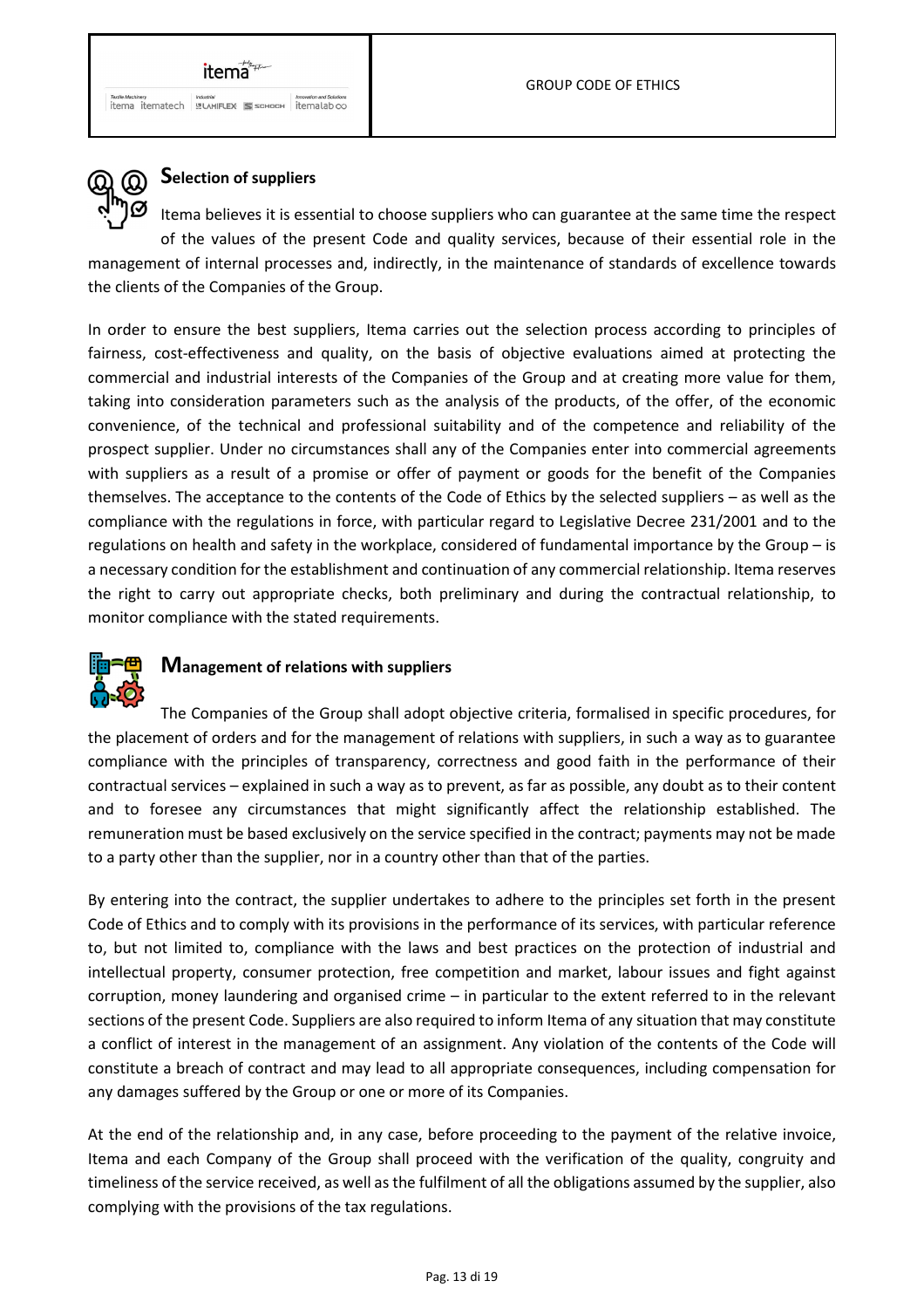

#### **5.4. PRINCIPLES UNDERLYING RELATIONS WITH SHAREHOLDERS, BONDHOLDERS AND DIRECTORS**



Itema Group considers it essential to ensure a constant, correct and transparent relationship with all those who have placed their trust in its growth, as shareholders, bondholders and directors, in order to increase their level of involvement and understanding of the activities carried out by the

Group's Companies and their performance, as well as to comply with national and EU regulations on market abuse. Itema is committed to increasing its value, taking care of its economic performance, so that investments can be profitable.

#### **5.5. PRINCIPLES UNDERLYING RELATIONS WITH THE COMPANIES OF THE GROUP**



Each Company of the Group shall act in compliance with the principles of integrity, transparency, professionalism, reliability, cost-effectiveness and motivation in the management of intra-group relations and shall ensure that any provision of intra-group services or financing is regulated in

writing and signed by all the Parties in specific agreements, under penalty of nullity.

The Companies undertake to promptly report any situation that has a significant influence on the economic, social and sustainability performance or that could jeopardise the Group's image.

In case of new acquisitions, Itema shall collect and verify in advance the information available on the company to be acquired, through an appropriate due diligence, verifying the consistency and suitability of such company with respect to the values and principles contained in the Code of Ethics, also ensuring to establish relationships only with subjects whose identity is certain and who show the necessary documentation certifying the existence of appropriate powers of representation of the company to be acquired.

#### **5.6. PRINCIPLES UNDERLYING RELATIONS WITH THE PUBLIC ADMINISTRATIONS**



For the purposes of this Code, "Public Officials" means bodies, representatives, proxies, members, employees, consultants, persons in charge of public functions or services of supervisory bodies or public administrations, public institutions or public bodies at national and international level.

#### **Respect of the principles of legality, correctness and transparency**

Itema Group inspires and adjusts its conduct to the respect of the principles of legality, fairness and transparency towards the Public Administration, in order to avoid any circumstance that may lead to the violation of the principles of impartiality and good performance to which the latter is bound.

#### **Identification of persons appointed by Group Companies to manage relations with the PA**

Contacts with the Public Administration are managed, in accordance with the appropriate corporate procedures, exclusively by persons specifically and formally appointed by the Companies of the Group to deal with or have contact with Public Officials and/or persons in charge of a Public Service belonging to such administrations.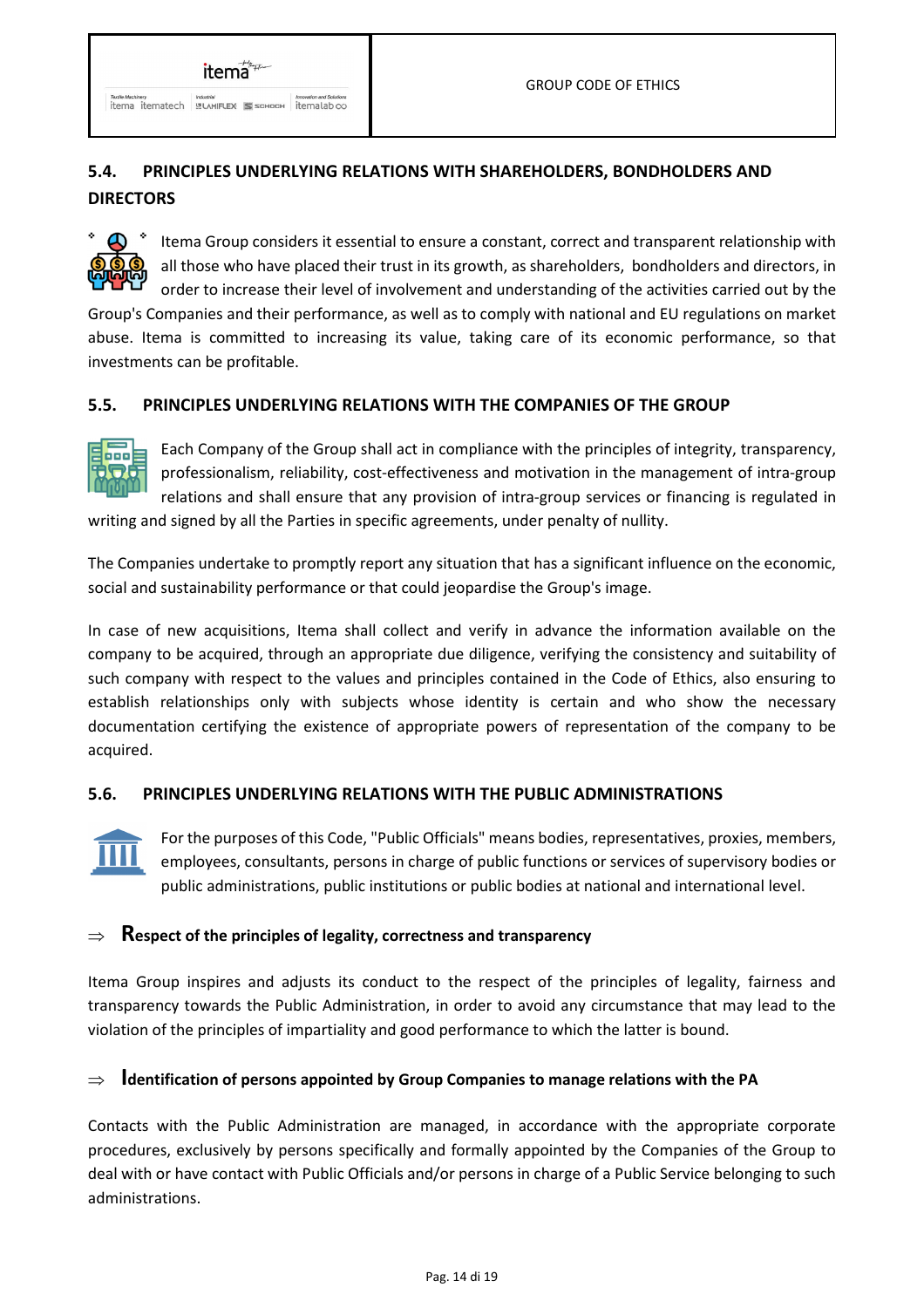#### $\Rightarrow$  **A**bstention from any conduct aimed at unlawfully influencing the decisions of the Public **Administration**

In the context of any business negotiation, request or relationship with the Italian and/or foreign Public Administration, no conduct aimed at unlawfully influencing its decisions in order to obtain an undue or unlawful advantage for the Company must be adopted.

#### $\Rightarrow$  **A**bstention from any corruptive behaviour towards representatives of the Public Administration

In particular, the Group condemns any behaviour aimed at corrupting representatives of the Public Administration or persons linked to them by family ties, by which is meant the promise or direct or indirect offer of gifts and benefits (money, objects, services, favours or other benefits), even following unlawful pressure, as well as the induction to use one's influence on other persons belonging to the Public Administration. Such operations are also prohibited if they are aimed at promoting or favouring the interests of the Companies and/or of the Group.

#### **Monitoring of requests for public funds**

Itema carefully monitors the processes of request, use and reporting of public funds in the form of contributions, subsidies, loans or similar means, ensuring maximum transparency at every stage of the activity and strictly prohibiting to its employees and collaborators any use of the funds received that is not in line with the pursued purposes.

#### **5.7. PRINCIPLES UNDERLYING RELATIONS WITH THE JUDICIAL AUTHORITY**



Itema undertakes to cooperate actively in order to manage the requests of the Judicial Authorities and refrains from any behaviour likely to affect their operations.

#### **5.8. PRINCIPLES UNDERLYING RELATIONS WITH TRADE UNIONS AND POLITICAL PARTIES**



Within Itema Group, the management of relations with political organisations and trade unions – marked by high standards of integrity, transparency and fairness – is normally reserved to the authorised corporate functions on the basis of the tasks assigned and the provisions of service

orders and procedures in force, in order to ensure a participatory dialogue and shared decisions on social issues that concern it.

Itema prohibits all Companies of the Group from making contributions to trade unions, political parties and their representatives, except in the presence of an express concession or regulatory provision allowing it and, in any case, subject to authorisation by the competent corporate bodies.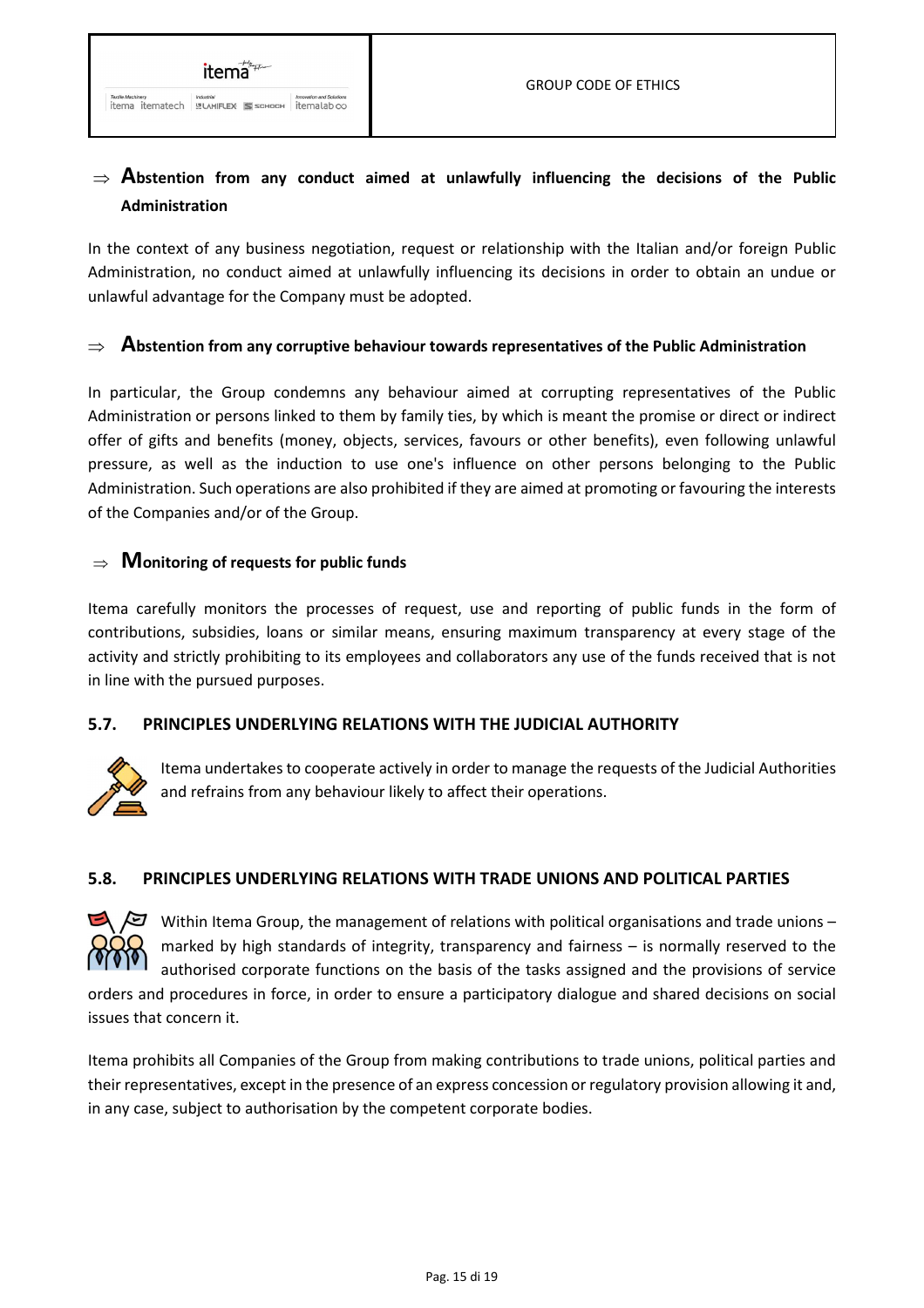

#### **5.9. PRINCIPLES UNDERLYING RELATIONS WITH INDEPENDENT AND STATUTORY AUDITORS**

Itema guarantees that all relations with Independent Auditors and Statutory Auditors are based lш on the utmost professionalism, diligence, transparency, cooperation and willingness. Each Company of the Group acts in respect of the institutional role of these subjects and guarantees full and punctual execution of the prescriptions and fulfilments required, releasing the necessary information in a clear, punctual and exhaustive way.

In the framework of the relationships with Auditors and Statutory Auditors, Itema is particularly committed to avoid the occurrence of situations of conflict of interest and to evaluate in advance the possible conferral to these subjects of additional tasks in addition to those provided for by their institutional functions and that could compromise their independence and objectivity.

#### **5.10. PRINCIPLES UNDERLYING RELATIONS WITH COMPETITORS**



Itema Group undertakes to protect fair competition and to develop its commercial policy in full compliance with all applicable laws and regulations. Therefore, the Companies of the Group undertake not to behave or sign agreements that may negatively influence the competition regime

among the various operators of the market of reference, or prejudice users and consumers in general, informing their behaviour on commercial loyalty, preventing and condemning unfair practices of any kind and nature.

#### **6. COMMUNICATION AND INFORMATION MANAGEMENT**

#### **6.1. CORPORATE COMMUNICATIONS**



Itema Group undertakes to provide all the communications it is obliged to make to the Control Authorities (Revenue Agency, Customs Agency, etc.) in a clear, timely, correct and complete manner. Only the specifically appointed corporate functions can carry out the above-mentioned

communication activities towards the Control Authorities.

#### **6.2. RELATIONS WITH THE MEDIA**



Information relating to the Itema Group and to each Company of the Group addressed to the mass media may be disclosed only by the corporate functions delegated for this purpose, in compliance with the procedures in force and/or to be implemented. If internal and external personnel are

requested to provide information or give interviews, they must communicate it to the competent function, and receive appropriate prior authorisation.

The external communication of data or information shall be truthful, clear, complete and transparent, but in any case, within the limits provided for by the rules on confidentiality obligations contained in this Code, and such as to reflect in a homogeneous way the image and strategies adopted by Itema, favouring the consent to the corporate policies.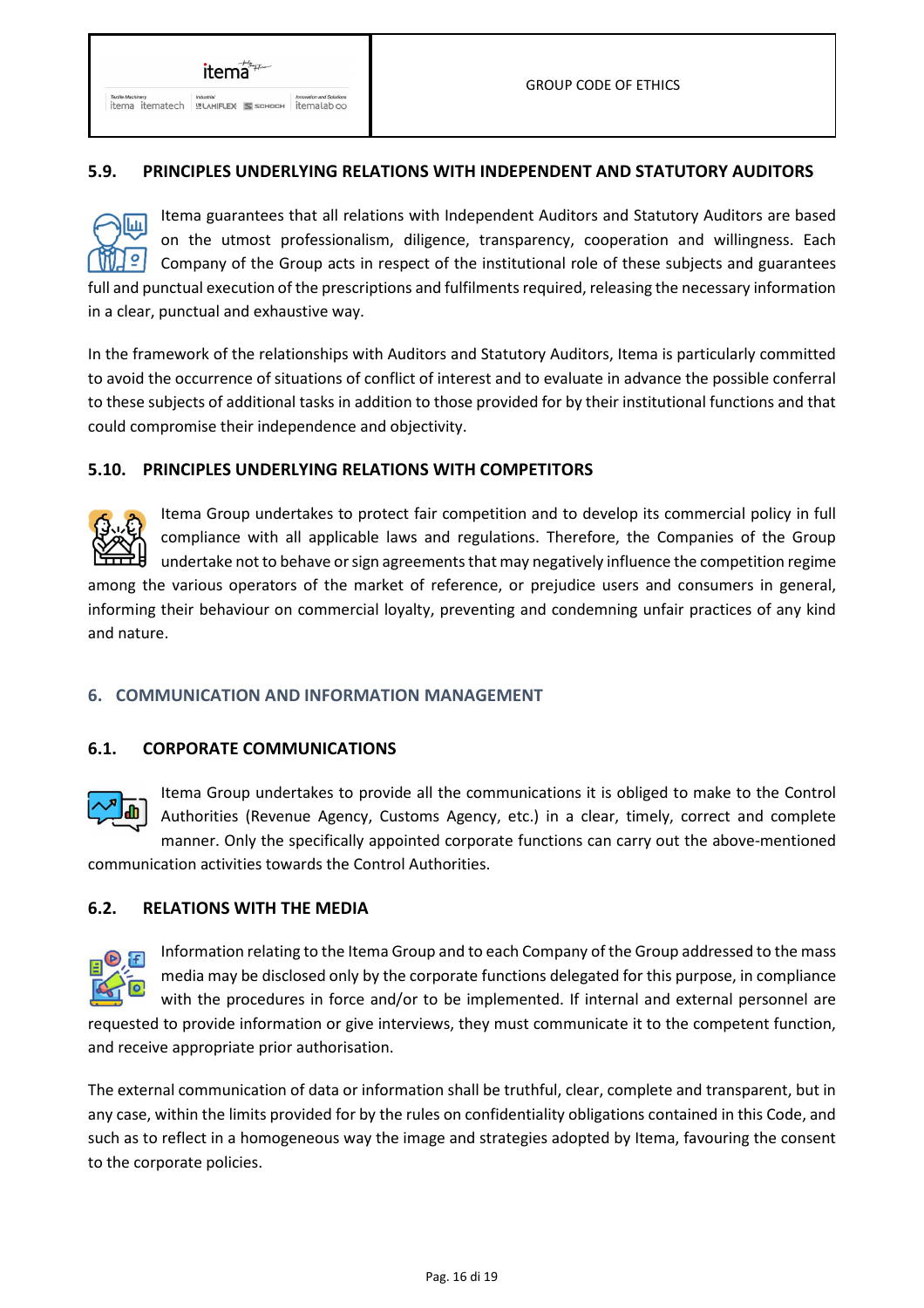

#### **6.3. TRANSPARENCY OF ACCOUNTING RECORDS**



In the drafting of accounting documents and data, in reports or in other corporate communications, provided for by law, addressed to the shareholders and to the public, as well as in any record pertaining to the administration, internal and external staff shall comply with the strictest principles of transparency, clarity, correctness and truthfulness.

In particular, all the Addressees called upon to draw up the aforesaid documents are required to verify, each for the parts for which he or she is responsible, the correctness of the data and information to be used to draw up the relevant documents pursuant to the Decree. In order to ensure the accuracy of the information reported, Itema Group ensures the separation of duties, entrusting to different subjects, clearly identified within the Company, the responsibility of the single accounting operation and its subsequent supervision and review.

The procurement and disbursement of financial resources, as well as their administration and control, must always comply with the approval and authorisation procedures provided for by the Parent Company and by each Group Company.

Each accounting entry shall reflect exactly what is written in the supporting documentation, which shall be complete and susceptible to verification.

#### **7. IMPLEMENTATION OF THE CODE OF ETHICS**

#### **7.1. THE SUPERVISORY BOARD OF ITEMA S.P.A.**

The Board of Directors of the Parent Company Itema S.p.a. appointed its Supervisory Board (hereinafter also "SB") as the body responsible for supervising the application of the Code, which coordinates appropriately with the competent bodies and functions for the proper implementation and control of the principles contained therein.

 The corporate bodies and their members, employees, consultants, internal and external staff and third parties acting on behalf of the Company are required to provide the utmost cooperation in facilitating the performance of the functions of the Supervisory Board.

#### **7.2. THE WHISTLEBLOWING COMMITTEE**

The organisational structure of Itema S.p.A. provides for the constitution of the Whistleblowing Committee (hereinafter also the "Committee"), composed of the Group HR Director, Group CFO and Legal Director and Group Internal Audit & Compliance. One of the members of the Committee also acts as an internal member of the Supervisory Board, in order to ensure constant cooperation and a fruitful exchange of information between the two control bodies.

The Committee has the task of collecting all the reports received through the whistleblowing platform and through the paper-based reporting channel, analysing them and assessing those which are relevant for disciplinary purposes or for the purpose of verifying the functioning of the Organisation, Management and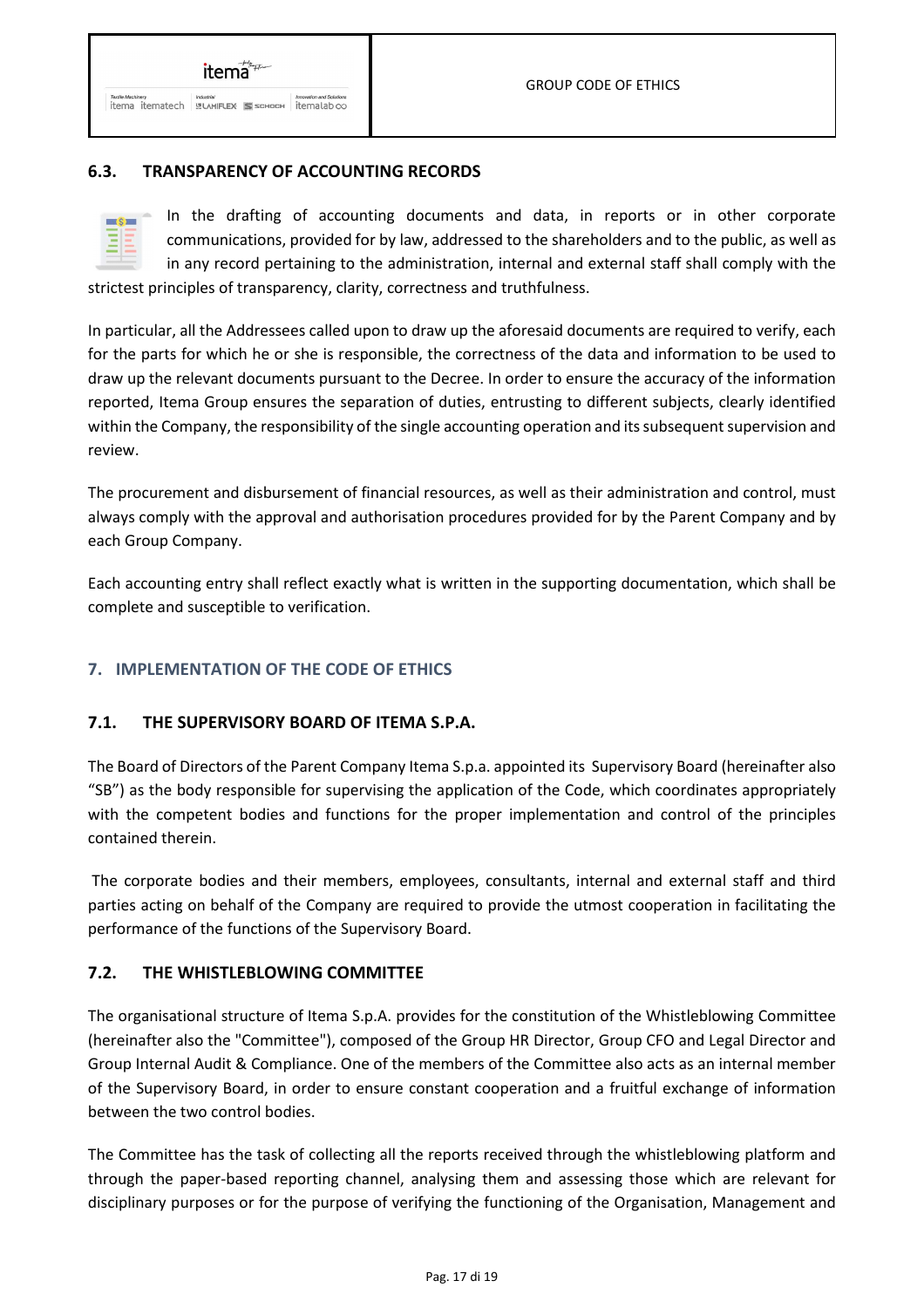Control Model established, pursuant to Legislative Decree no. 231/2001. In the latter case, the report shall be shared with the Supervisory Board by its internal member, in order to ensure a shared management of the same.

Any interested party may contact the Committee to obtain clarification on the application of the Code of Ethics and of the regulations referred to, by contacting it by e-mail at the appropriate mailbox: compliance@itemagroup.com .

#### **7.3. DISCIPLINARY SYSTEM AND CONTRACTUAL REMEDIES**

All Addressees of the Code, regardless of the nature of the contractual relationship that binds them to Itema or another Group Company, are required to comply with its contents and to ensure that their collaborators comply with the principles and behavioural guidelines set out therein. Group Companies will not entertain any kind of relationship with subjects who do not intend to operate in compliance with the primary values identified by them.

The observance of the rules of the Code is therefore an essential part of the contractual obligations of the personnel of Itema and of the other Companies of the Group. Therefore, their violation shall constitute a breach of the primary obligations of the employment relationship or a disciplinary offence with all further and appropriate legal consequences.

In particular, in case of violations, the provisions of the disciplinary system adopted by the parent company Itema S.p.a. , including dismissal, if appropriate with respect to the seriousness of the conduct. Violations will be prosecuted incisively, promptly and immediately, through the adoption – against those responsible for the violations themselves, where deemed necessary for the protection of the company's interests and in accordance with the provisions of the applicable regulatory framework – of appropriate and proportionate disciplinary measures, regardless of the possible criminal relevance of such conduct and the institution of criminal proceedings in cases where they constitute a crime. The disciplinary measures shall be taken by the hierarchical superiors of the persons in charge, in accordance with the laws in force and with the relevant national or corporate labour contracts, and, depending on the seriousness of the facts, may also lead to the termination of the existing employment relationship.

With regards to Third and Additional Parties (such as, by way of example but not limited to, suppliers, consultants, third party professionals, intermediaries, project collaborators, interns, temporary workers, employees of Group Companies on secondment to the Company, etc.), the obligation to comply with the provisions of Legislative Decree 231/2001 and this Code is ensured by signing specific contractual clauses.

These clauses establish that the violation of such rules and procedures by a person not bound by an employment relationship with Itema or another Group Company shall constitute a serious breach of contract, which may give rise to the payment of compensation for any damage suffered without any limit and, if Itema or another Group Company deems it appropriate at its sole discretion, to the termination of the contract between the parties.